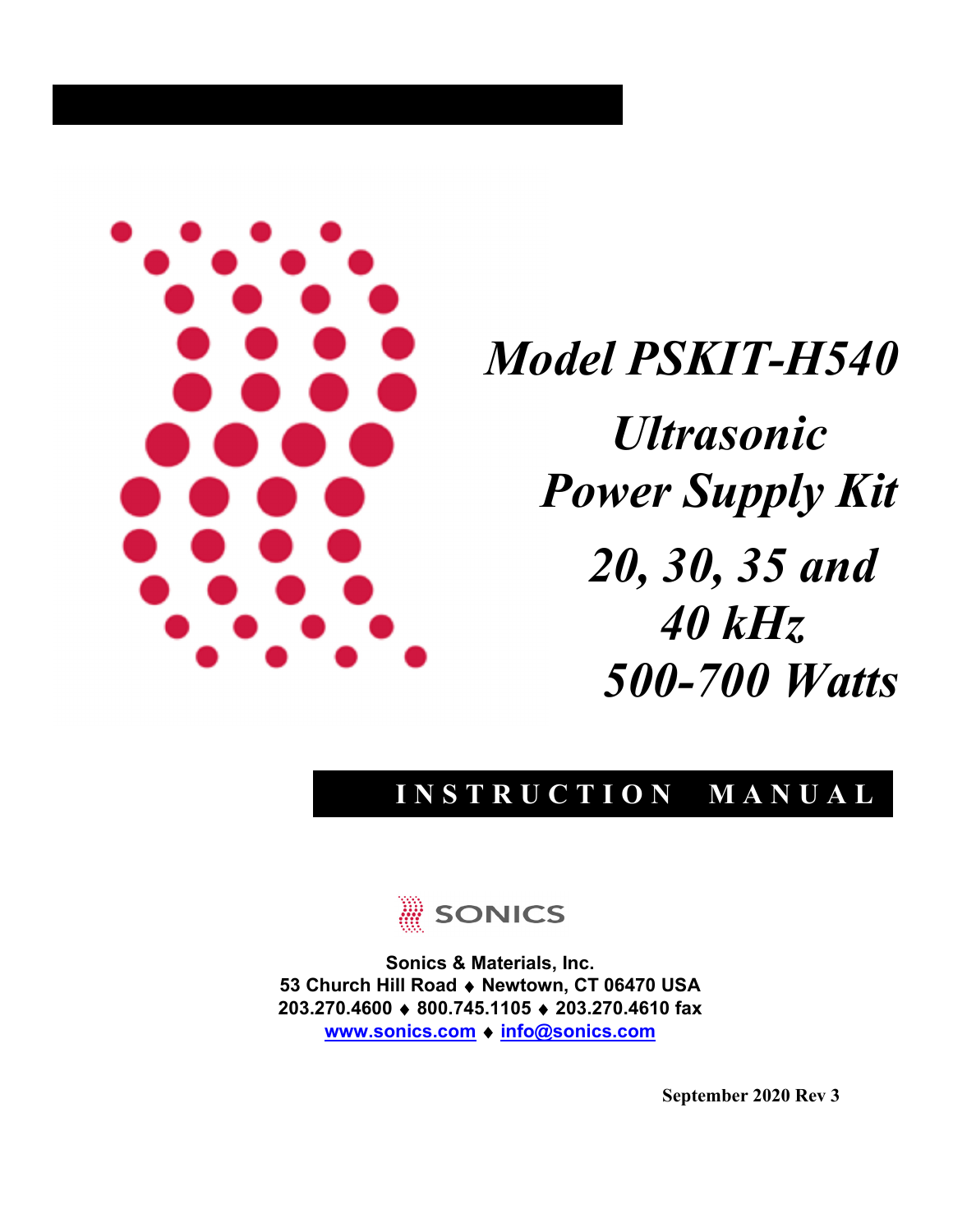### **SONICS Model KIT-H720 KIT-H540 KIT-H530/KIT-H730 KIT-H535**

**This Sonics & Materials manufactured ultrasonic power supply kit is designed for use as an internal electrical component. It should only be powered after being properly mounted and earth grounded inside of an industry standard NEMA type electrical enclosure.**



### **IMPORTANT INFORMATION**

- *1. NEMA enclosure needs to be properly fan cooled and vented.*
- *2. Incoming line voltage (120 VAC 50/60 Hz.) must be noise filtered and correctly earth grounded.*
- *3. Because of potential noise interference, all RF signal cables and cable connections should be routed as far away from other electrical components as possible.*
- *4. RF cable out from the NEMA enclosure and direct to a single ultrasonic converter should not exceed 15' (4.6 meters) in length.*
- *5. When sequencing, RF cables out from the NEMA enclosure to individual ultrasonic converters should not exceed 15' (4.6 meters) in length.*
- *6. To avoid RF cable capacitance variations, all RF cables should be equal in length. Coil and zip-tie any excess RF cable lengths.*

| <b>Description</b>                      | <b>Detail</b>            |
|-----------------------------------------|--------------------------|
| <b>Power Requirement</b>                | 120 VAC 50/60 Hz 10 AMPS |
|                                         | 220 VAC 50/60 Hz 5 AMPS  |
| <b>Frequency</b>                        | 20, 30, 35 or 40 kHz     |
| <b>Power</b>                            | <b>500 or 700 Watts</b>  |
| <b>Current Main Board Configuration</b> | Sonics #855-00098 Rev 4  |
| <b>Current PLL Board Configuration</b>  | Sonics #855-00097 Rev 4  |

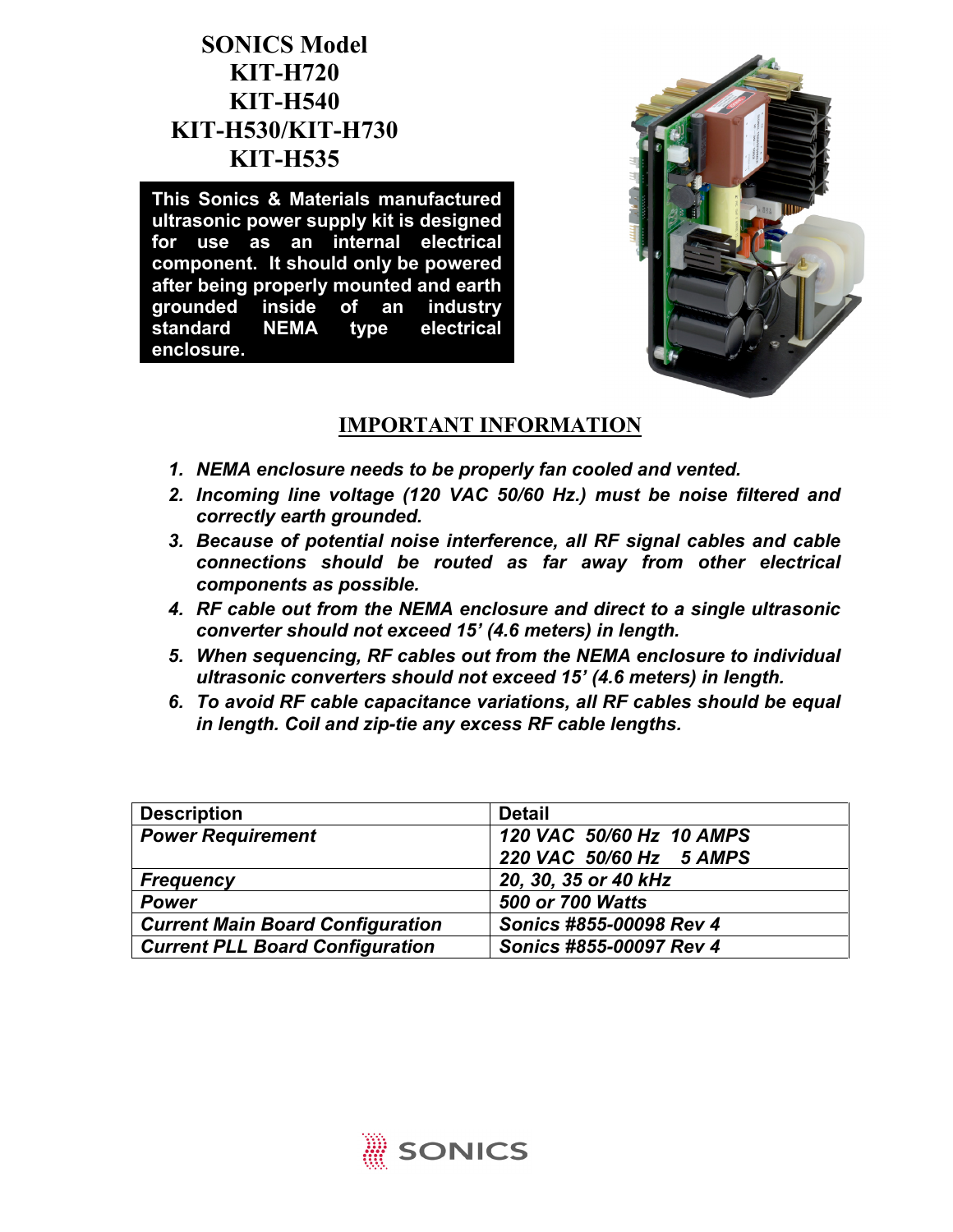### **MAIN BOARD SIDE**



**MAIN BOARD: Similar to a computers motherboard, the kits main board is the primary ultrasonic power source.**

**J1 - Primary 120 VAC line voltage connection.** 

**P6 – High voltage RF converter connection. P7 or P8 – High voltage RF connection ground.** 

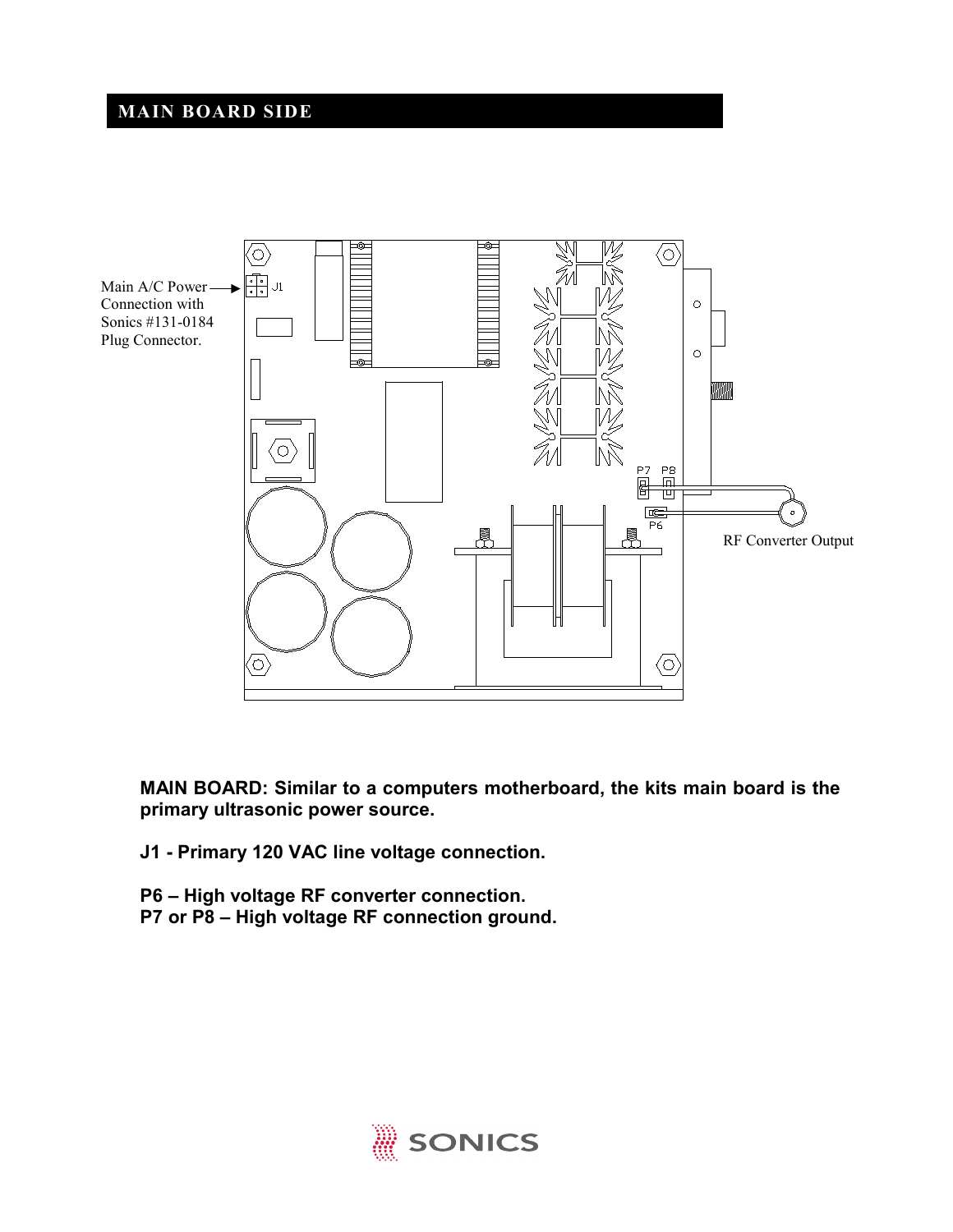#### **FRONT & PLL BOARD SIDE**



**PLL BOARD (Phase-Lock-Loop): Working in tandem with the main board, the primary purpose of the PLL board (also referred to as a control board) comprises of automatic frequency tuning, energy functions and variable amplitude settings.** 

**PLC INTERFACING: Included with this manual is Sonics drawing #E-3113 which details customer supplied PLC I/O (input and output) connections to the kits DB9 connector.** 

**No user connections required.** 

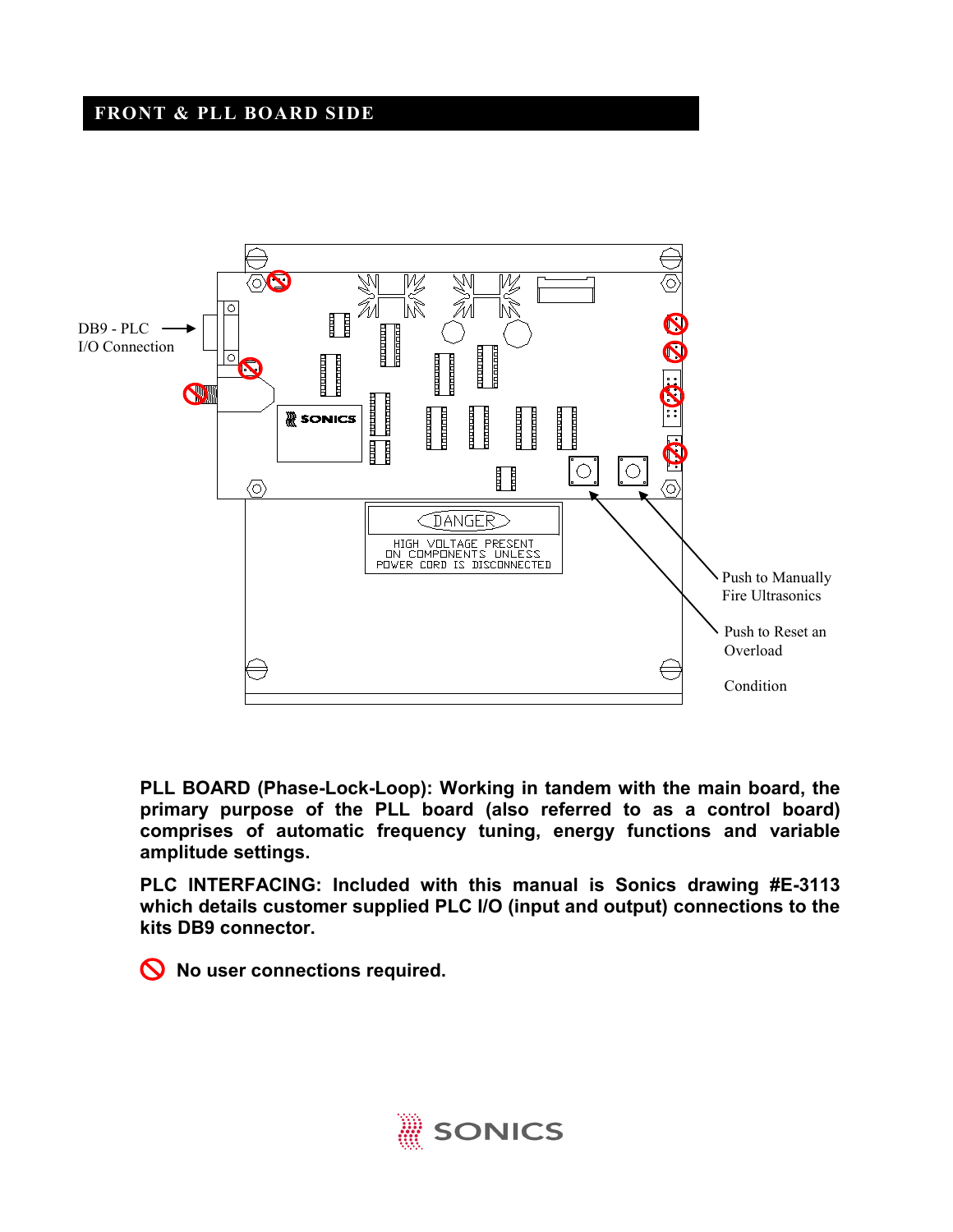## **TOP VIEW – MECHANICAL MOUNTING**



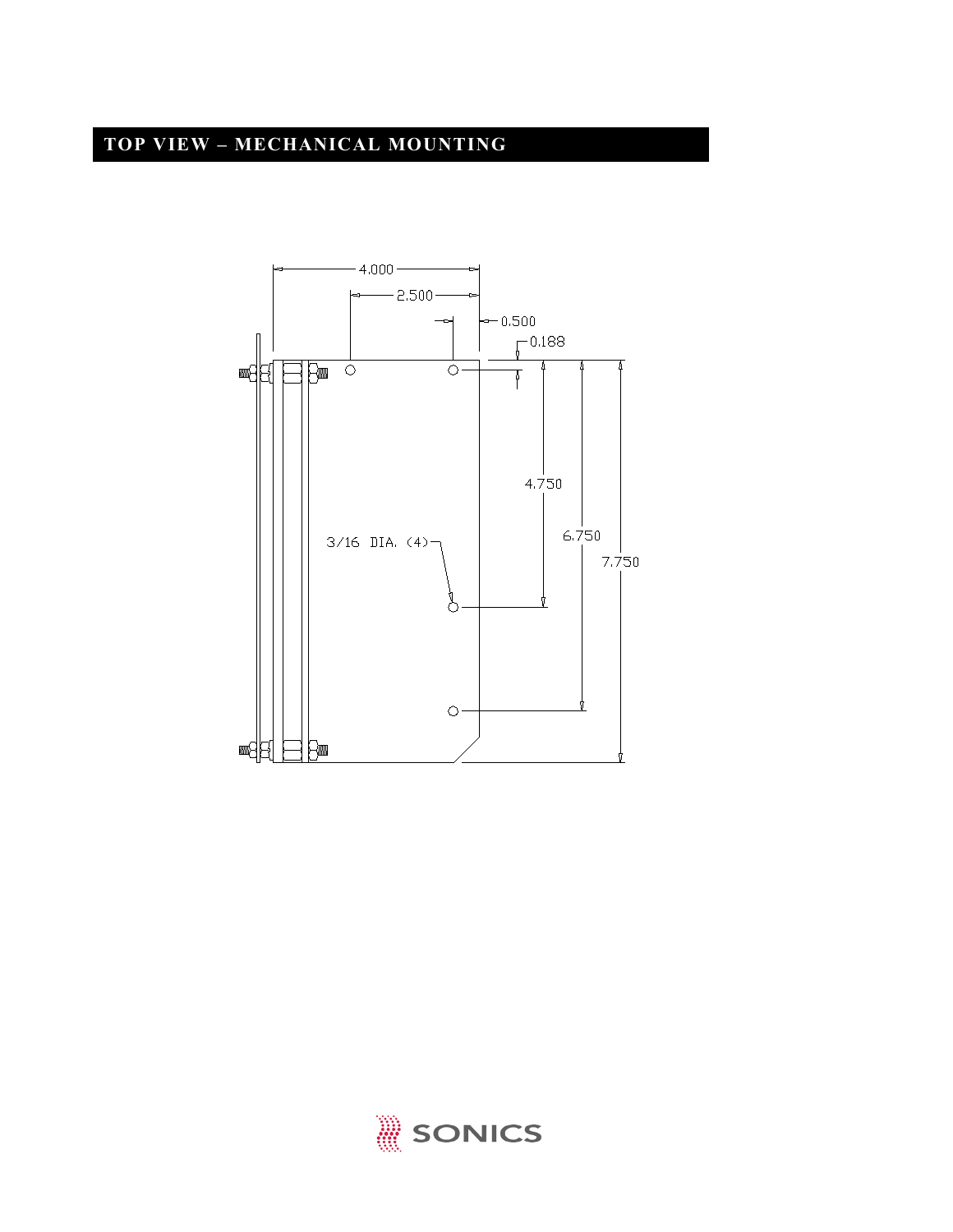



C-TITLE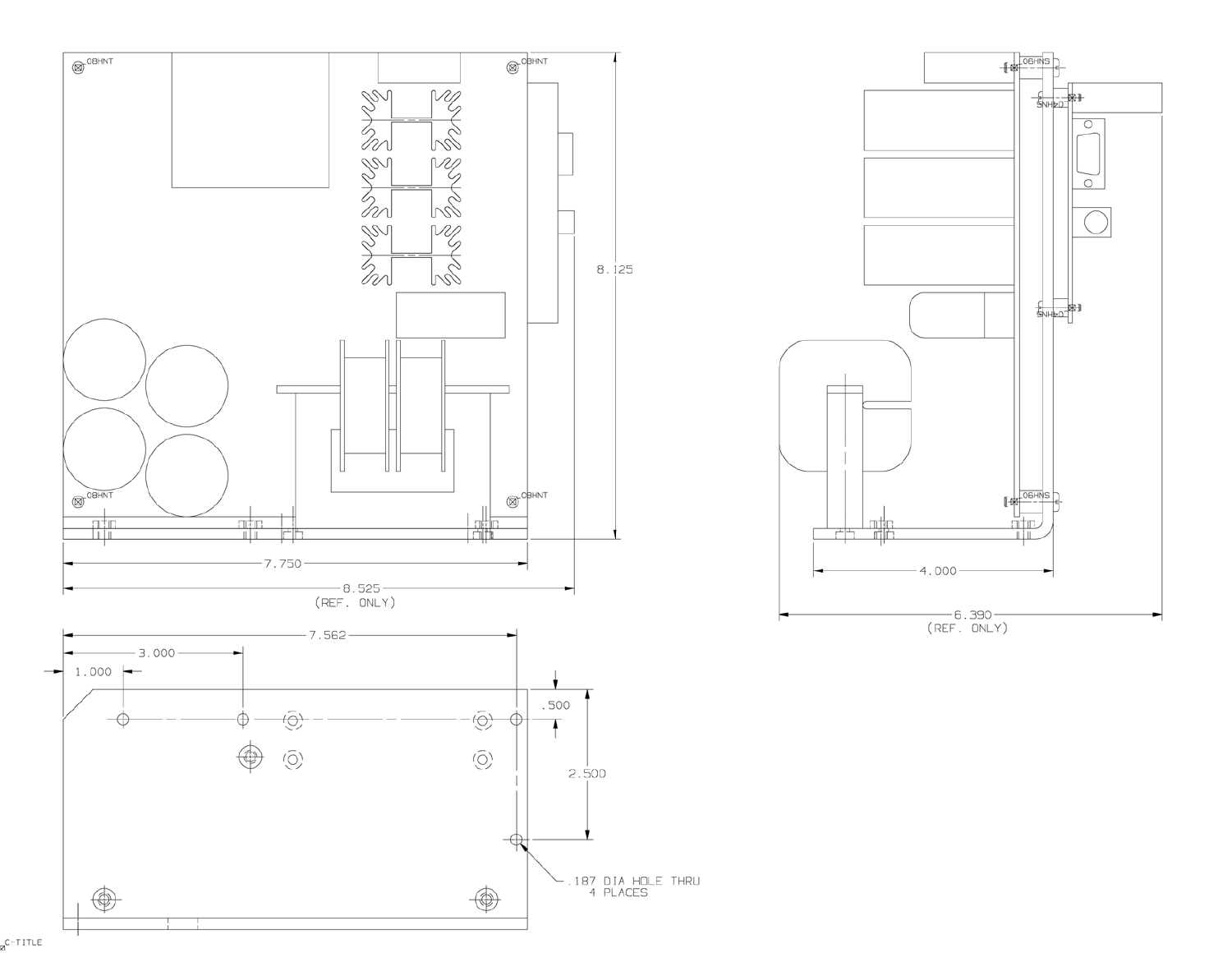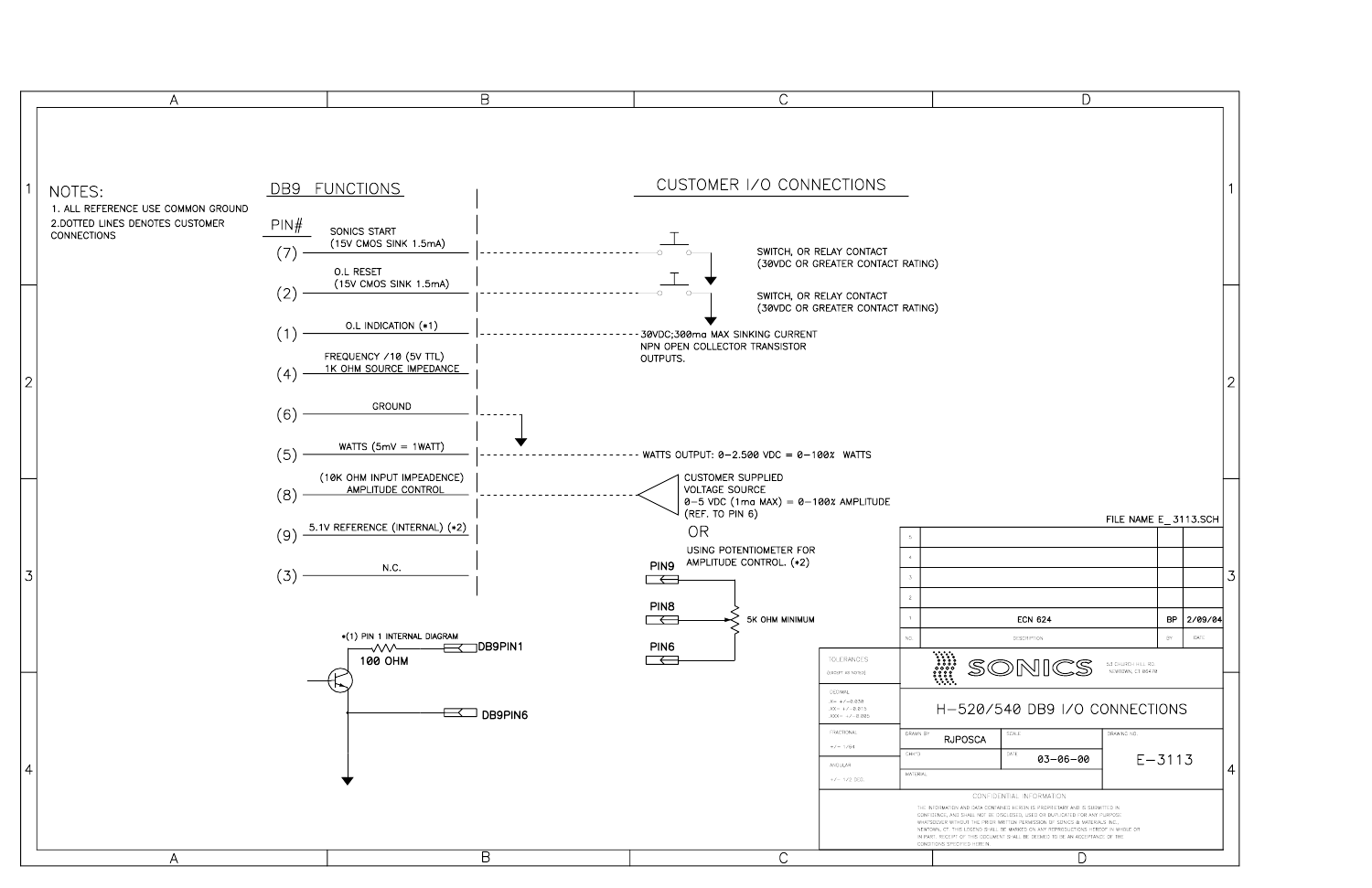